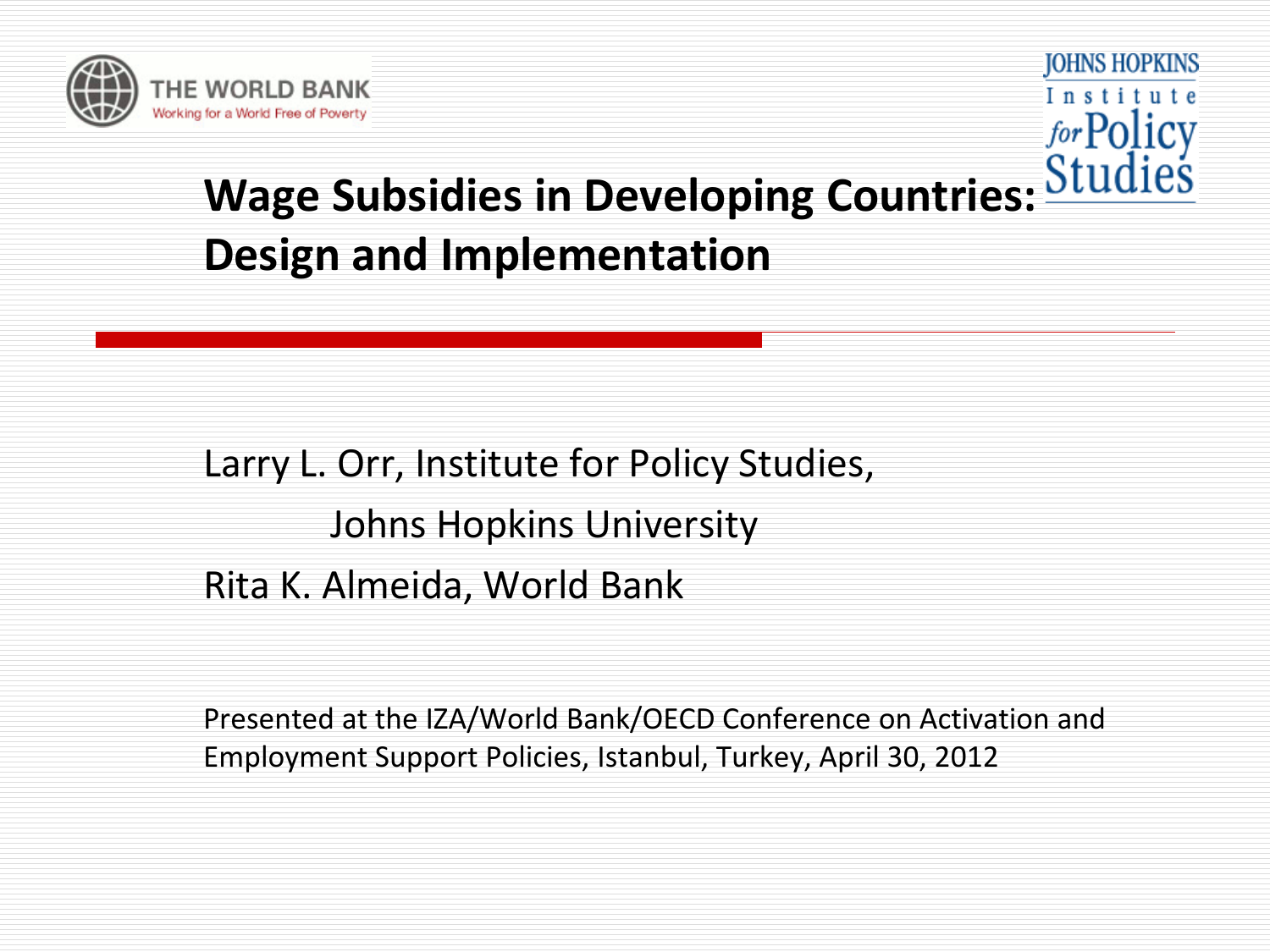



# Wage subsidy = payment to worker or firm based on wages earned or paid

 Sometimes described as an earnings subsidy, subsidized employment, hiring subsidy, or tax credit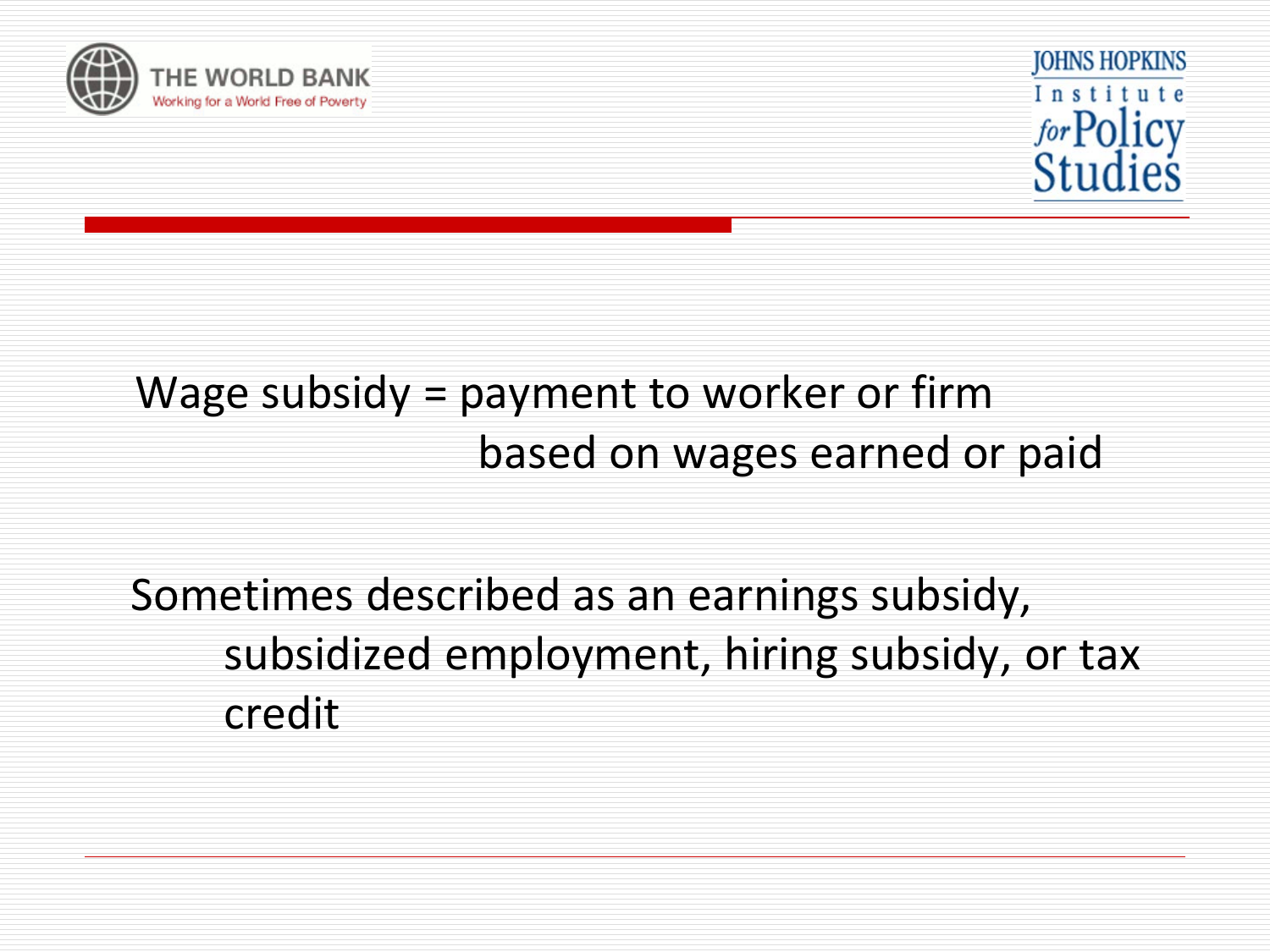

#### Some examples



#### $\Box$  Developed countries:

- Work Opportunities Tax Credit (U.S.)
- Contrat Initiative Emploi (France)
- SPAK (Netherlands)
- Others in Canada, U.K., Belgium, Finland, Austria, Denmark, …

#### $\Box$  Developing countries:

- Youth Employment Subsidy (Chile)
- *Plan Jefes y Jefes* (Argentina)
- Youth Wage Subsidy Pilot (South Africa)
- Others in Turkey, Columbia, Mexico, …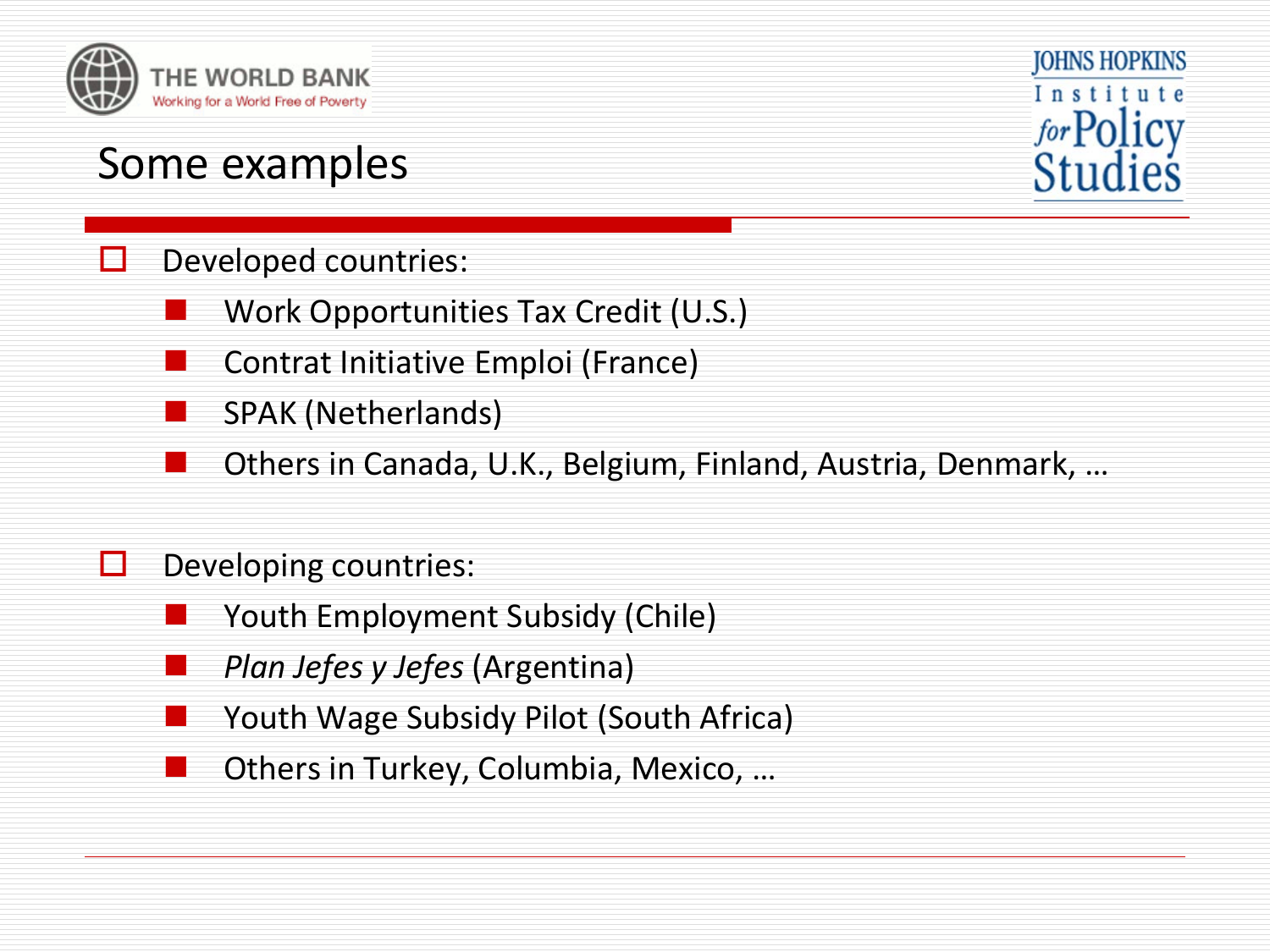

# Why adopt a wage subsidy?



- $\Box$  Increase employment and/or reduce unemployment of low-wage labor, especially among vulnerable groups
- $\Box$  Promote skill development by increasing the work experience of low-wage workers
- $\Box$  Increase the return to low-skill labor, thereby reducing the dependence on public transfers
- $\Box$  Provide a stimulus to aggregate employment and demand, as well as combatting unemployment, during economic crises and downturns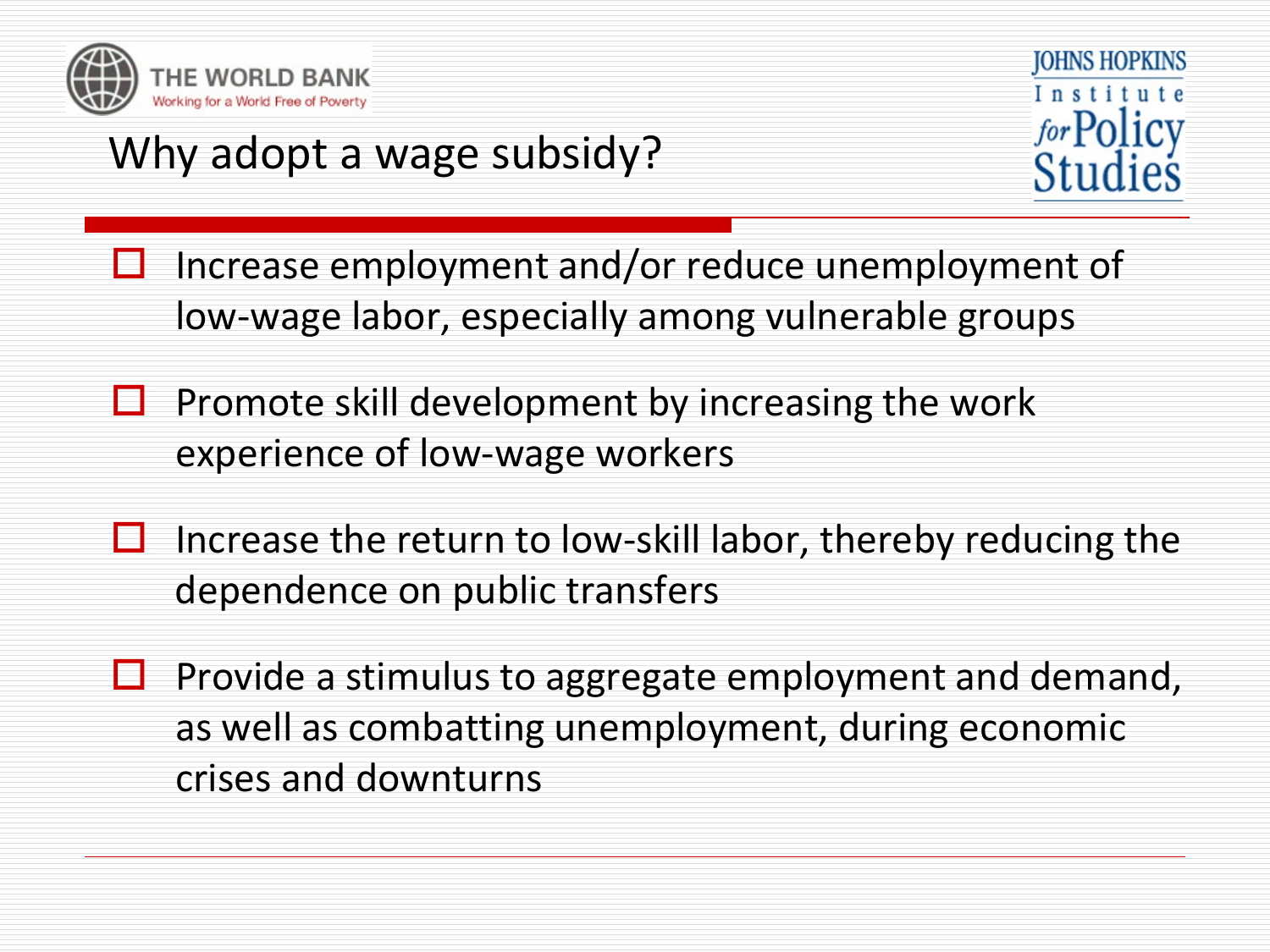

**JOHNS HOPKINS** Institute for Policy Stud

## Policy parameters of wage subsidy programs

#### Payee – firm or worker

- Targeting typically on long-term unemployed or vulnerable groups like the disabled, youth, older workers
- Duration new hires vs all workers
- $\Box$  Payment vehicle direct payment, reduction in payroll or social security taxes, refundable tax credit
- $\Box$  Basis for computing subsidy earnings vs hourly wage rates
- $\Box$  Reporting requirements and program monitoring ensuring prompt, accurate payments and detecting/deterring fraud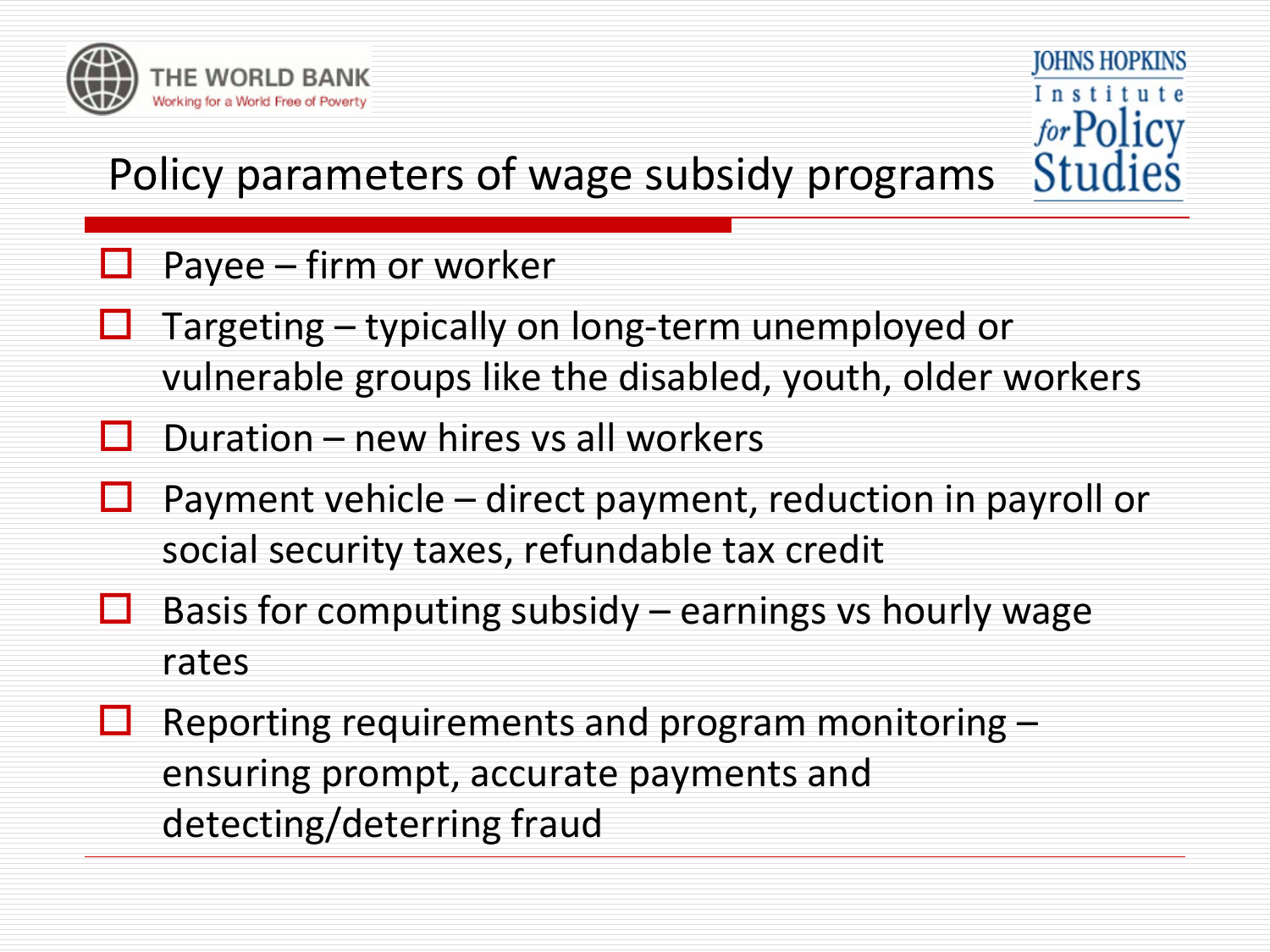



## Effects of wage subsidies

- Wage subsidies lower the cost of (subsidized) labor and/or increase the incentive to work. This can lead to increased employment and/or wage rates
- $\Box$  Wage subsidies may also:
	- Cause substitution of subsidized workers for unsubsidized
	- Displace employment in other firms or sectors
	- Shift workers from the informal to the formal sector
	- Yield windfalls (to firm or worker) for workers who would have been employed anyway ("deadweight loss")
		- Lead to fraud and abuse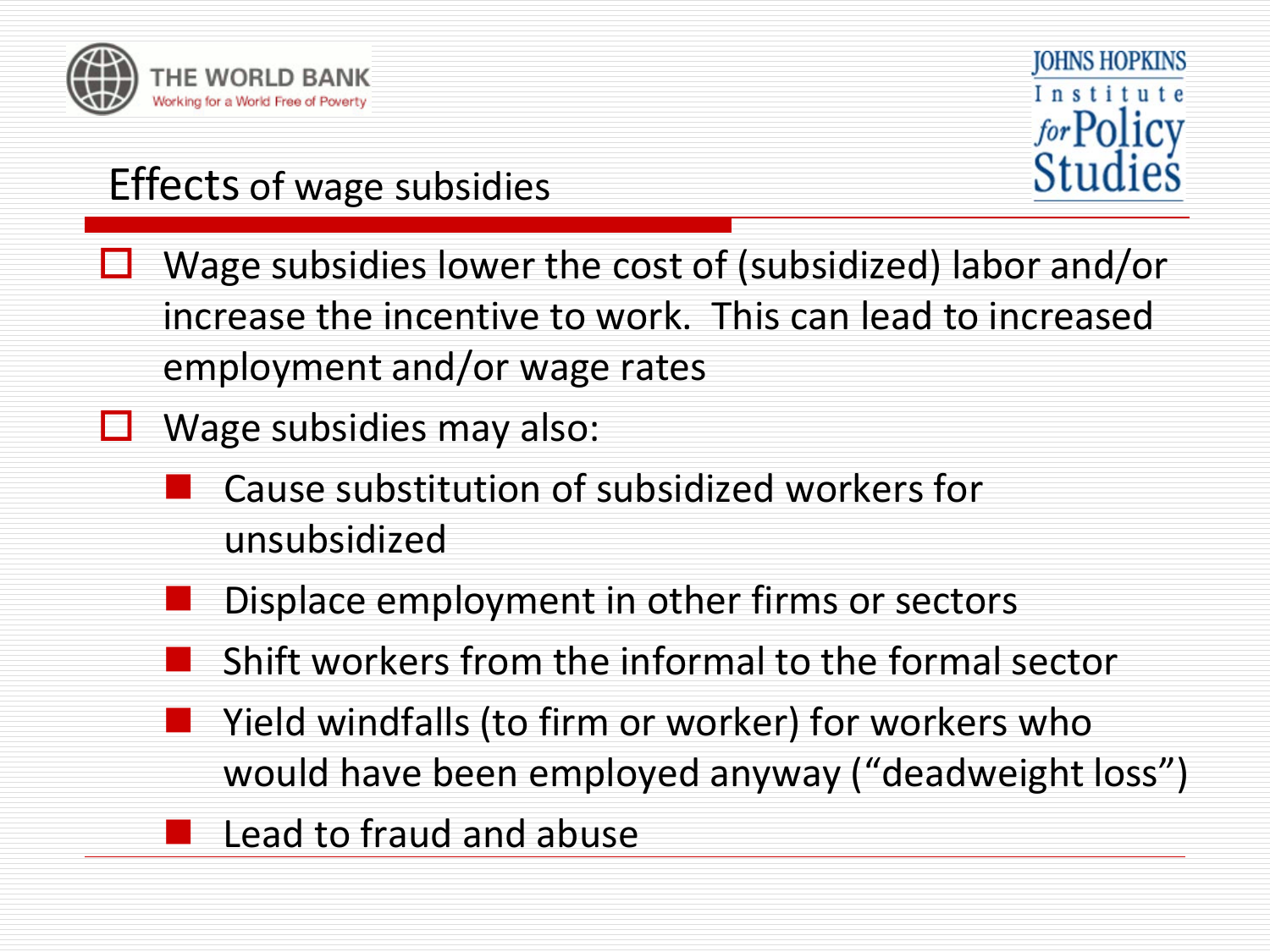



## The Econ 101 of wage subsidies

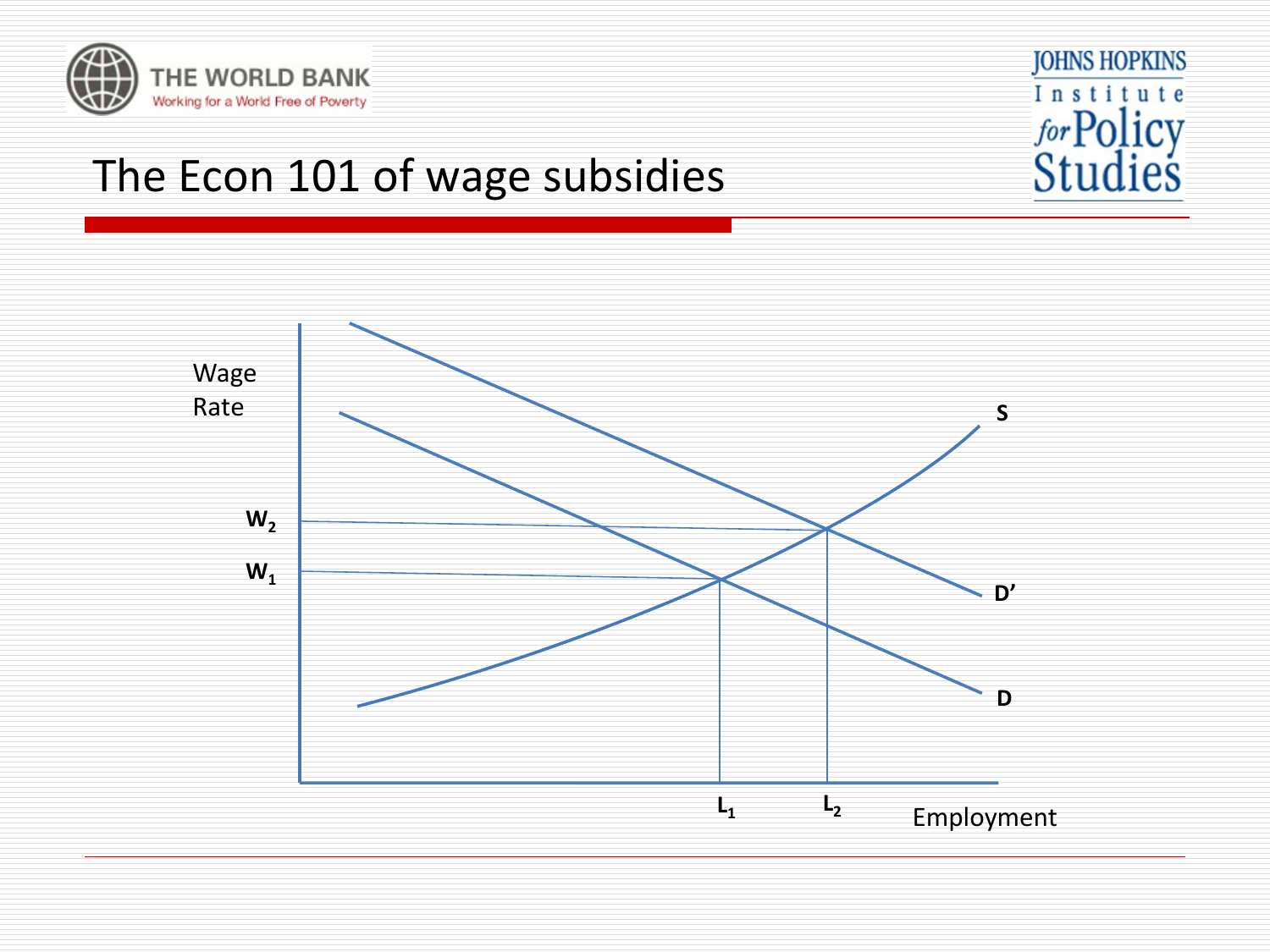| JOHNS HOPKINS<br>THE WORLD BANK<br>Institute<br>Working for a World Free of Poverty<br>for Policy<br>Effects of wage subsidies on<br>Studies |                                                                              |                                                                                           |                                                                                                                                                                    |
|----------------------------------------------------------------------------------------------------------------------------------------------|------------------------------------------------------------------------------|-------------------------------------------------------------------------------------------|--------------------------------------------------------------------------------------------------------------------------------------------------------------------|
|                                                                                                                                              |                                                                              | employment and wage rates<br><b>Wage rates flexible</b><br>downward                       | <b>Wage rates inflexible</b><br>downward                                                                                                                           |
|                                                                                                                                              | <b>Labor supply</b><br>perfectly elastic<br>(e.g., large informal<br>sector) | Firm or employee subsidy:<br>Increased employment<br>No change in wage rates<br>$\bullet$ | Firm subsidy:<br>Increased employment<br>No change in wage rates<br>Employee subsidy:<br>No change in employment<br>Increased total wage<br>Increased unemployment |
|                                                                                                                                              | Labor supply not<br>perfectly elastic                                        | Firm or employee subsidy:<br>Increased employment<br>Increased wage rates                 | Firm subsidy:<br>Increased employment<br>Increased wage rates<br>Employee subsidy:<br>No change in employment<br>Increased total wage<br>Increased unemployment    |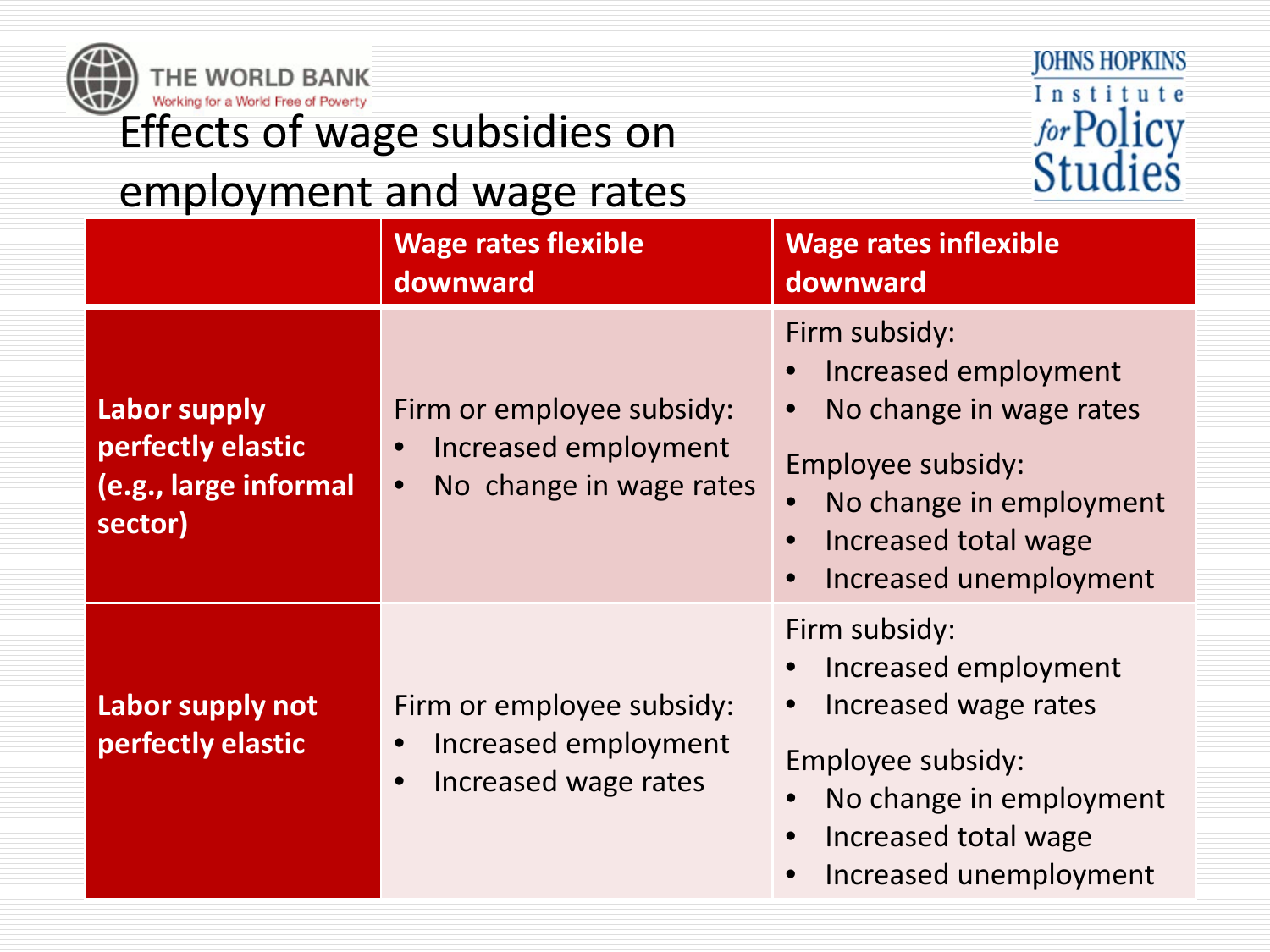

**JOHNS HOPKINS** Institute for Policy

# Wage subsidies in developing countries

- Frequently introduced in response to economic crisis or spike in unemployment
- $\Box$  Typically paid to employer
- Typical target groups: long-term unemployed; youth; women; disabled; low-wage workers
- $\Box$  Usually paid either as an income tax credit or a reduction in employer's contribution to social security
- $\Box$  Usually limited-duration first 6 months to 3 years of employment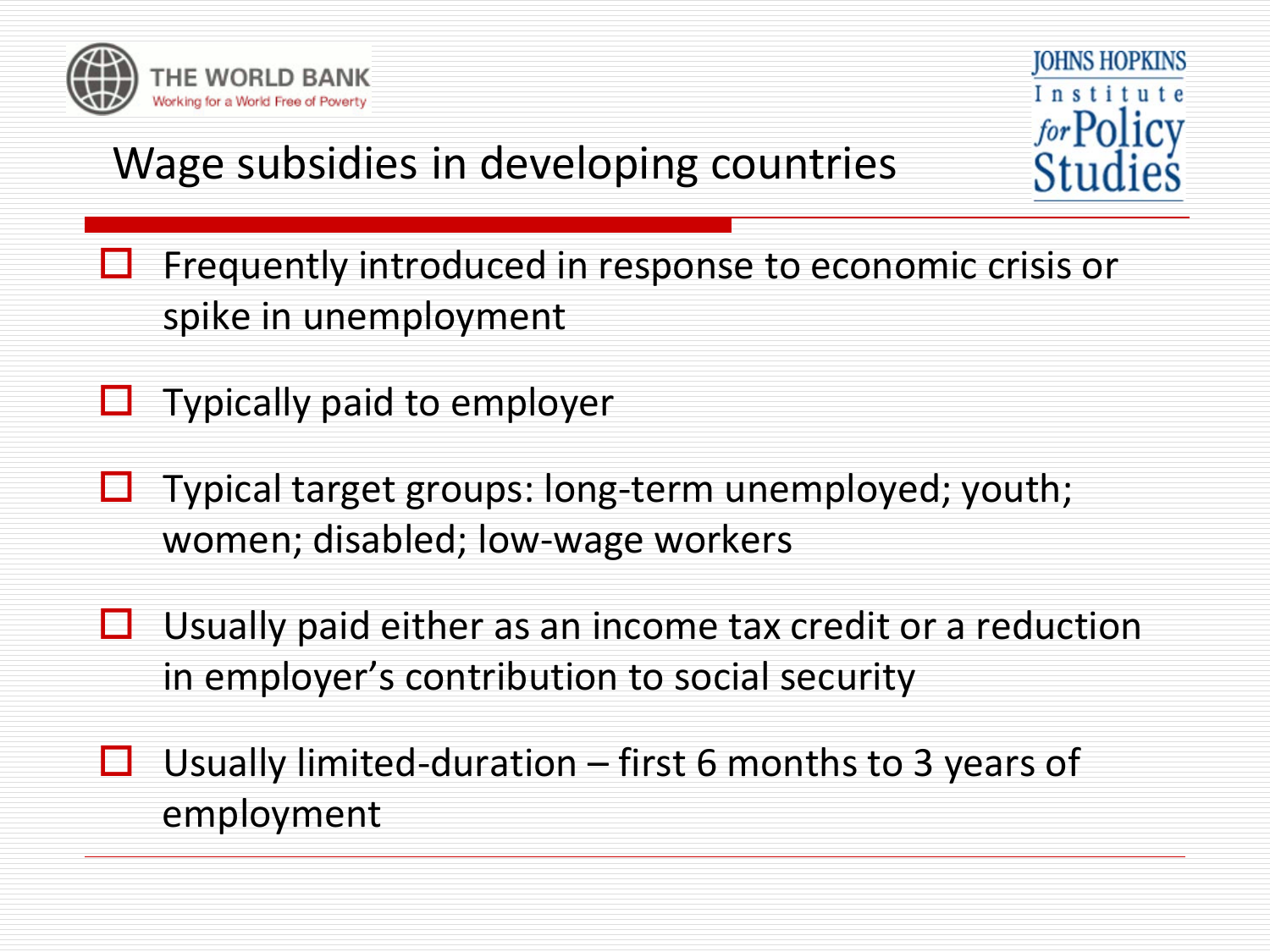

## Evidence on the effectiveness of wage subsidies

 $\Box$  There have been a number of evaluations of wage subsidies in the U.S. and Europe, only a few in developing countries

**JOHNS HOPKINS** 

Institute

for Policy

- $\Box$  Most find moderate impacts on employment
- $\Box$  Many found substantial deadweight loss
- $\Box$  Few looked at effects on wage rates or substitution

#### $\Box$  Caveats:

- Methodology not always strong
- Program and effects vary from country to country
- Enough findings of no effect to give one pause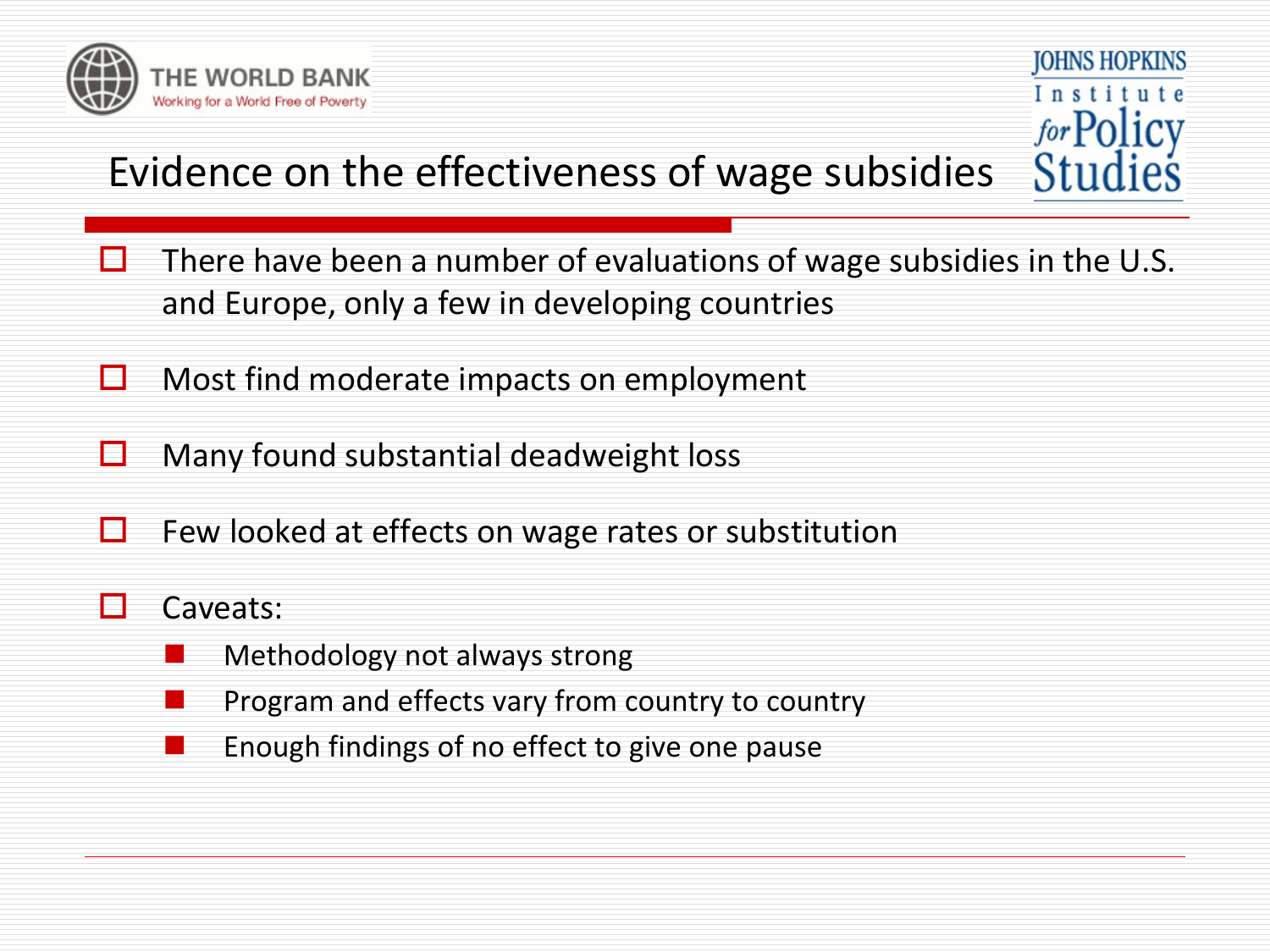



### Implementation issues

- $\Box$  Outreach to publicize the subsidy
- $\Box$  Verifying eligibility
- $\Box$  Verifying employment, wages, and hours
- $\Box$  Making payments
- Management information system
- $\Box$  Evaluation and monitoring program outcomes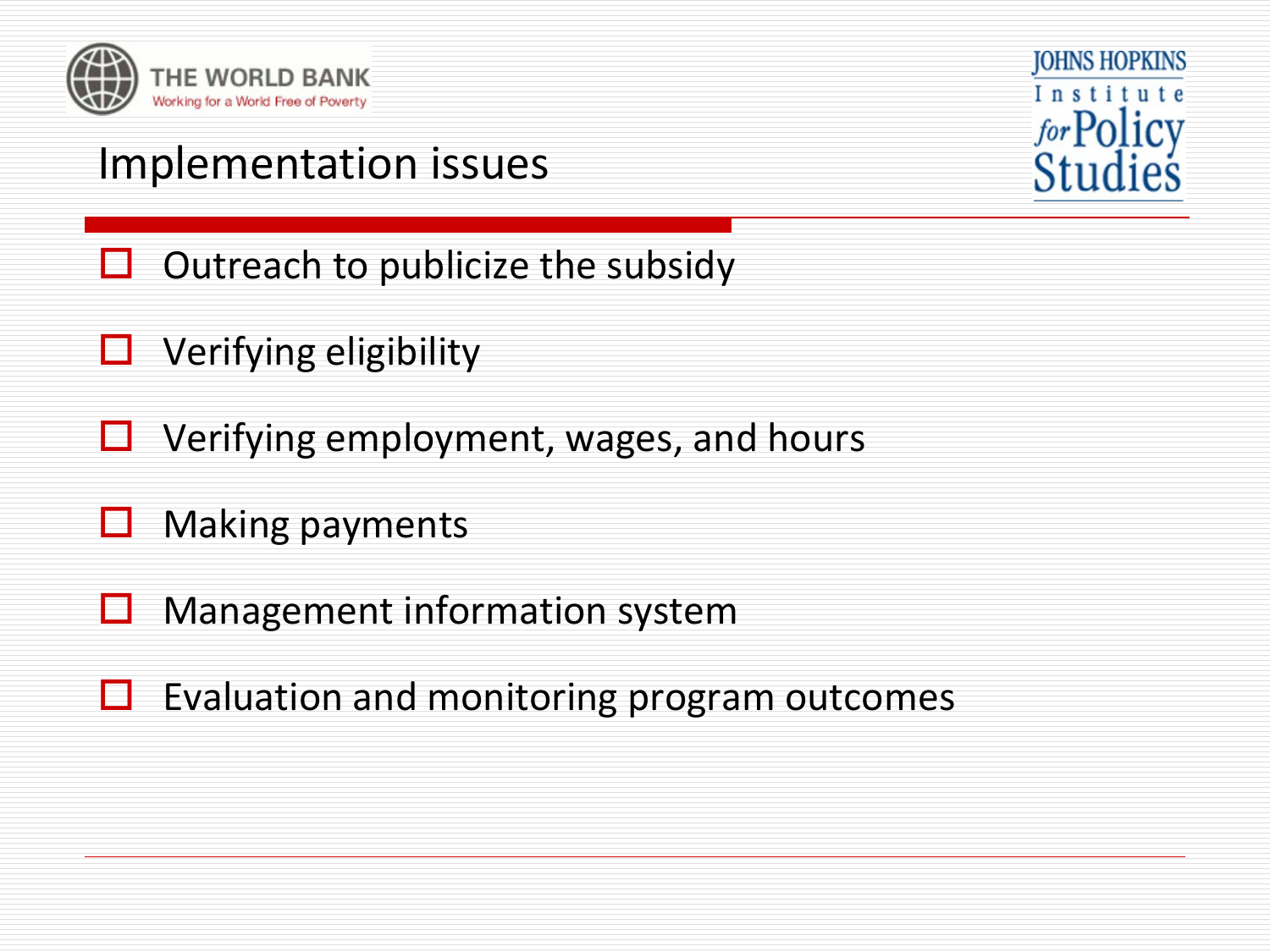

## **JOHNS HOPKINS** Institute for Policy

#### Costs

#### Costs will depend on:

- Size of the target group
- Whether subsidy applies to all workers or only new workers
- Take-up rate among eligible firms and/or workers
- Amount of the subsidy
- Nature ("elasticity") of the supply and demand for labor of the type subsidized
- $\Box$  Before adopting a wage subsidy, it is prudent to do careful cost estimate based on simulation of labor market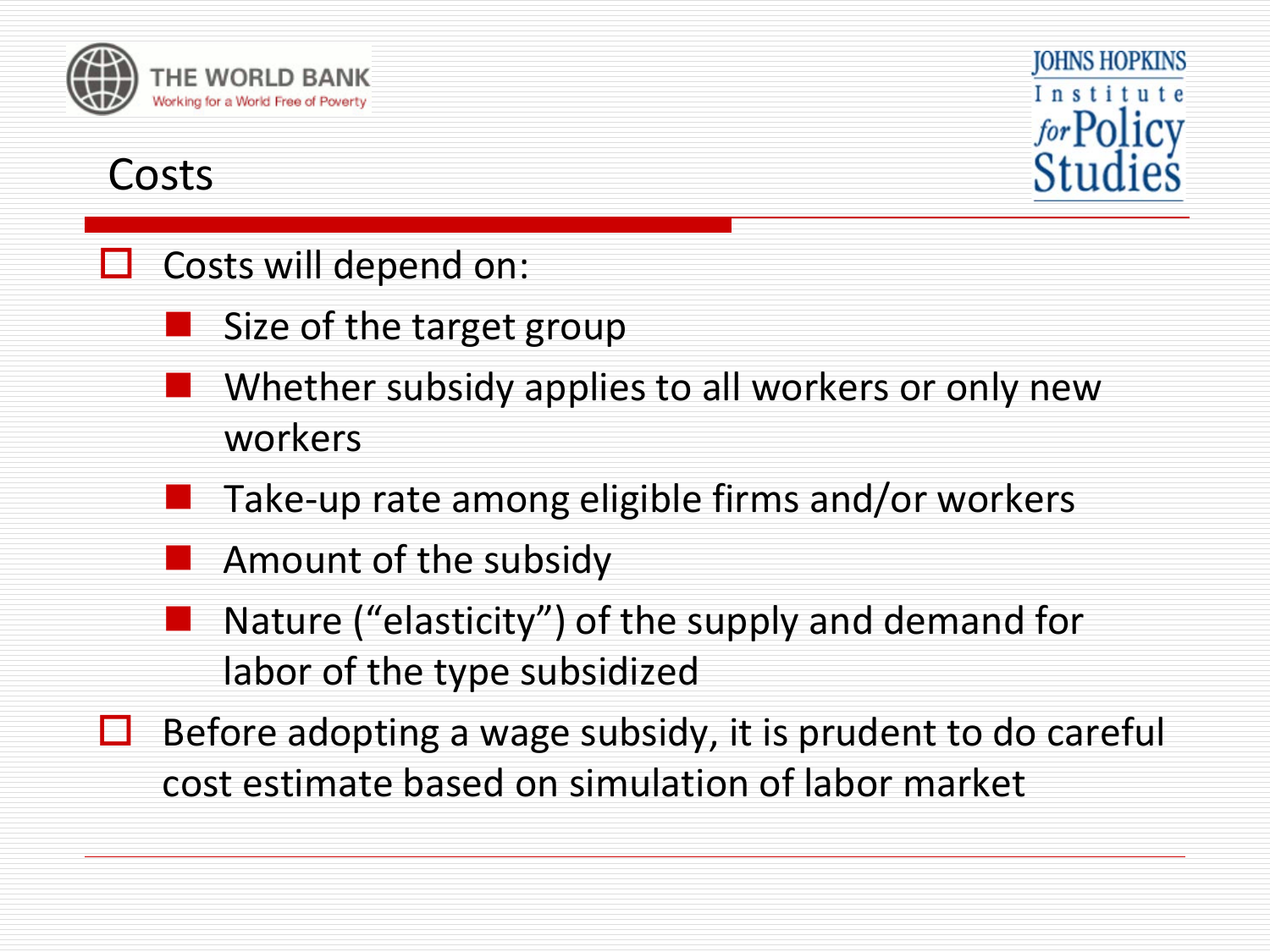

# Looking ahead – policy issues



- $\Box$  What is the intended policy objective increased employment, skill development, or income support?
- $\Box$  Should the subsidy go to the employer or to the worker?
- $\Box$  What group or groups of workers should be subsidized?
- $\Box$  Should the subsidy be permanent or time-limited?
- $\Box$  What should be the amount of the subsidy?
- $\Box$  Should the subsidy be accompanied by other labor market services, such as training?
- $\Box$  How should the subsidy be administered?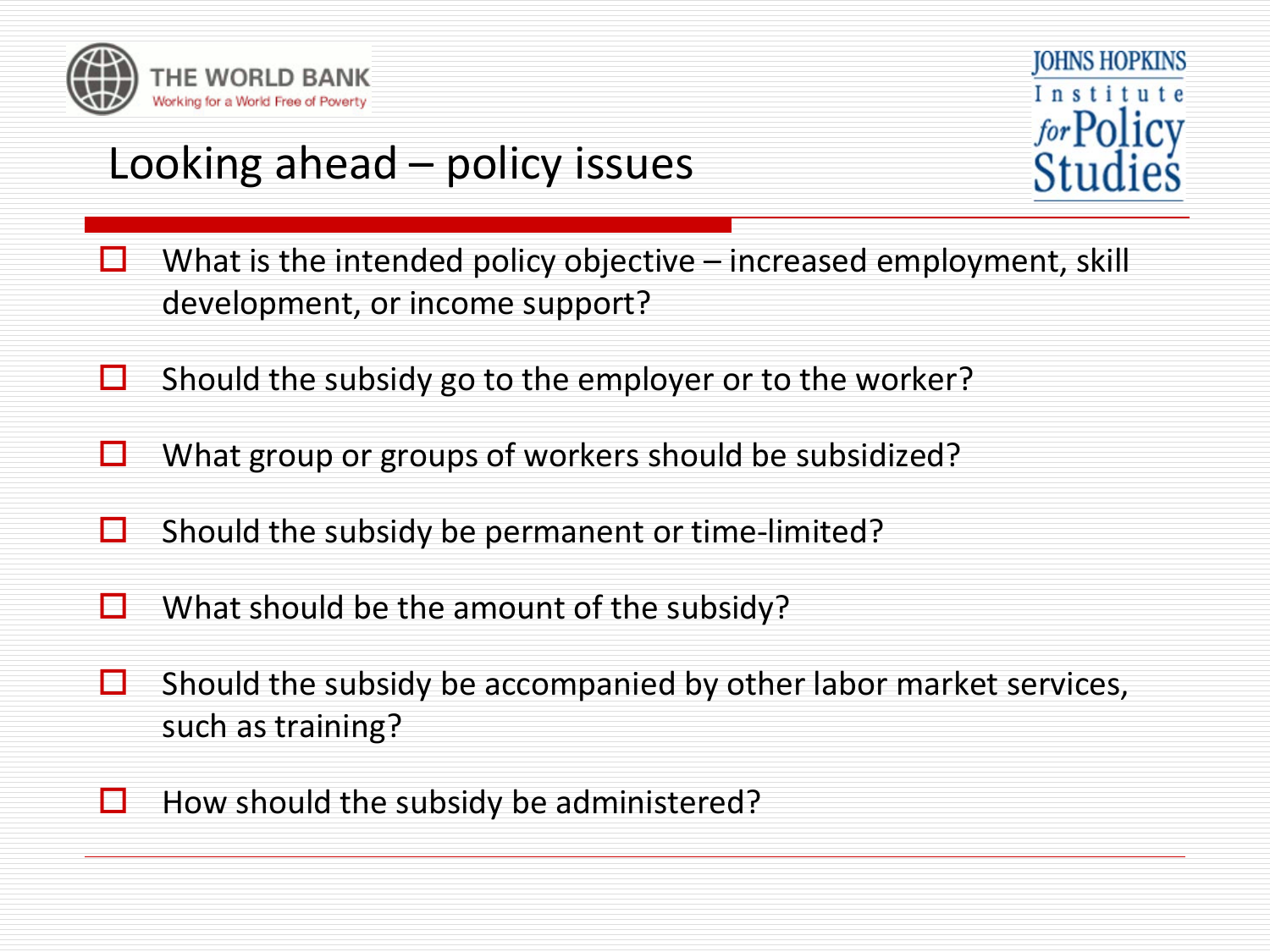



# Looking ahead – knowledge gaps

#### We need to:

- $\Box$  Evaluate existing wage subsidies
	- Effects on employment and wage rates
	- Substitution effects and deadweight loss
	- Shifts from informal to formal sector
- **□** Test any new wage subsidies in randomized trials *before* national implementation
- $\Box$  Better estimates of elasticities of labor supply and demand

Wage subsidies hold substantial promise, but not enough is known about their effects and effectiveness